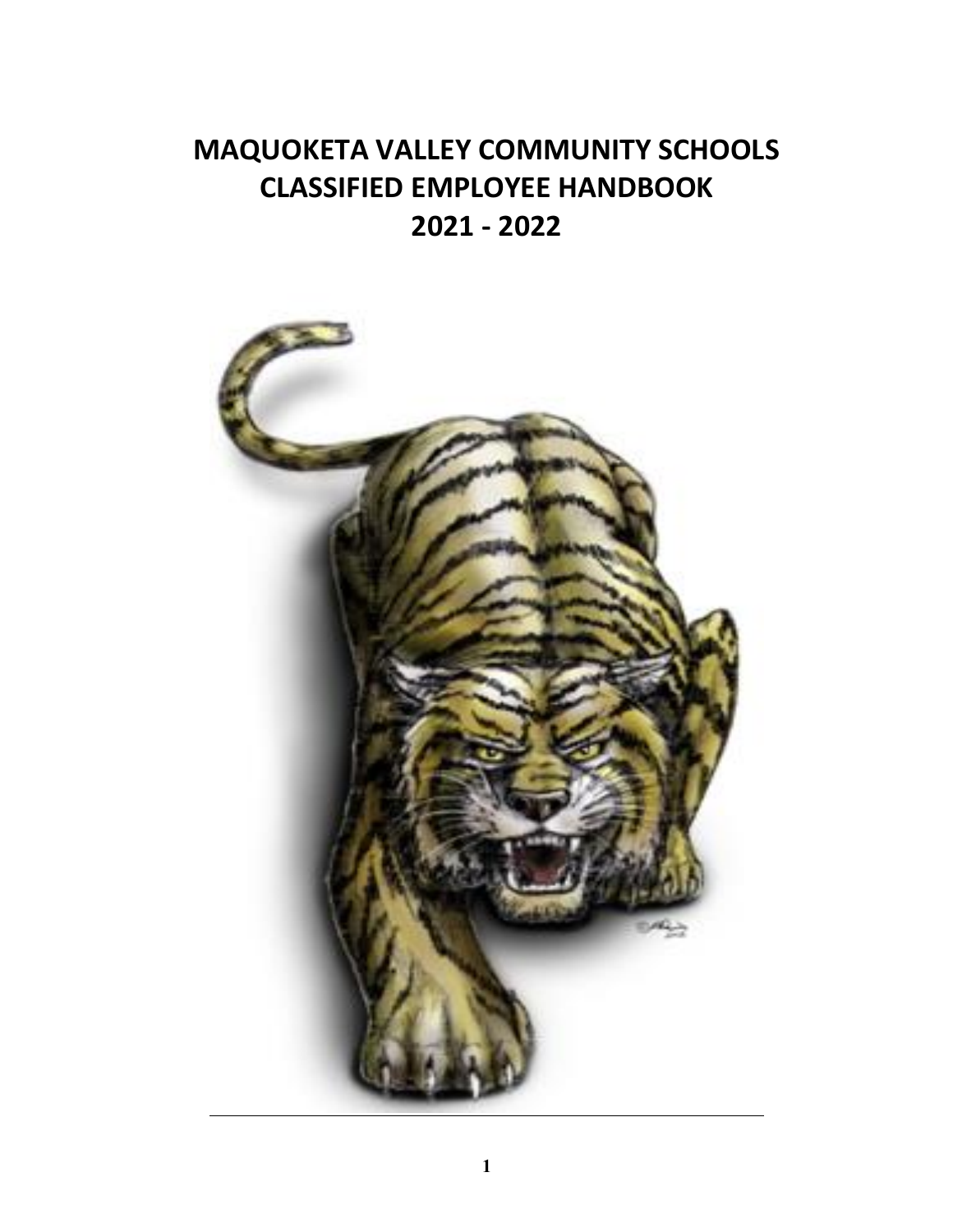# **TABLE OF CONTENT**

| <b>Disclosures</b>                      | pg. 3  |
|-----------------------------------------|--------|
| Article I - Compensation                | pg. 4  |
| Article II - Work Year                  | pg. 4  |
| Article III - Work Hours                | pg. 5  |
| Article IV - Leaves                     | pg. 5  |
| Article V - Insurance                   | pg. 7  |
| Article VI - Evaluation Procedure       | pg. 8  |
| Article VII - Grievance Procedures      | pg. 8  |
| Article VIII - Performance Expectations | pg. 9  |
| Article IX - Professionalism            | pg. 9  |
| Article X - Ethics                      | pg. 9  |
| Article XI - Confidentiality            | pg. 10 |
| Article XII - In-service Training       | pg. 11 |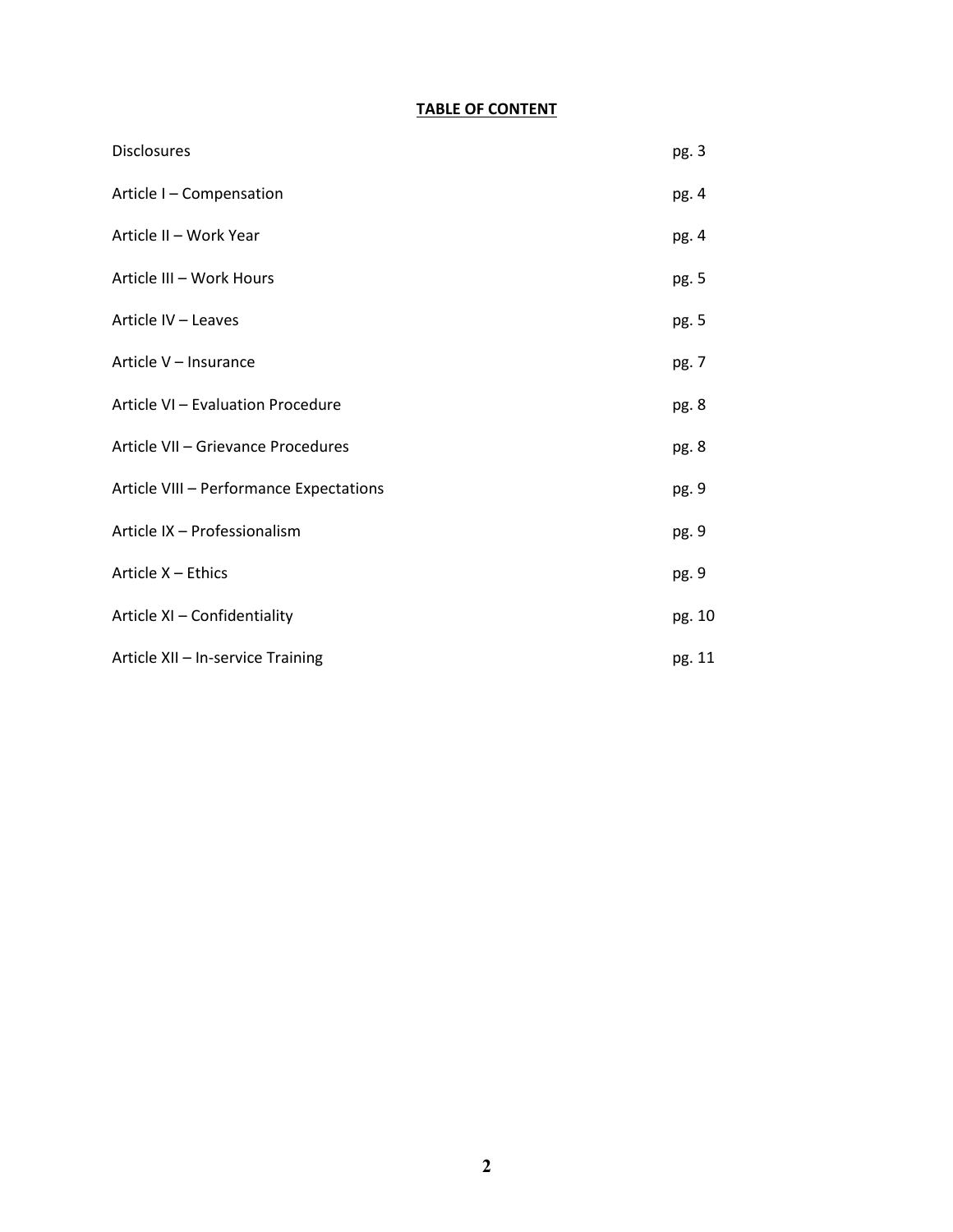#### **DISCLOSURE**

This Employee Handbook is not intended to imply any contract of employment or any contractual rights. This Employee Handbook manual does not represent a contractual obligation on the part of the Maquoketa Valley Community School District or its duly authorized representatives. It is each employee's responsibility to become familiar with the policies and procedures of this organization.

This Employee Handbook shall be maintained solely by the District. The Board of Directors of the Maquoketa Valley Community School District, the District, and the District's administration has the ability to interpret and imply provisions of the Employee Handbook.

#### **Applicability**

This Employee Handbook shall apply to all full-time and regular part-time employees. It does not apply to the superintendent, principals or certified staff employees.

#### **Effective Dates**

This Employee Handbook shall be effective upon being presented to the Board of Directors of the Maquoketa Valley Community School District or its duly authorized representatives. It shall be in effect for the duration of the school year in which it was approved, unless it is modified using appropriate procedures, including providing notice to all employees covered by this Employee Handbook.

#### **Savings Clause**

Should any section or language of this Employee Handbook be declared illegal by a court of competent jurisdiction, then that section or language shall be deleted from this Employee Handbook to the extent that it violates the law. The remaining sections and language shall remain in full force and effect.

#### **Definitions**

The term "Board", as used in this handbook, shall mean the Board of Directors of the Maquoketa Valley Community School District or its duly authorized representatives.

The term "District", as used in this handbook, shall mean the Maquoketa Valley Community School District.

The term "employee", as used in this handbook, shall mean all full-time and regular part-time employees. The term "employee" does not mean the superintendent, principals, temporary employees or substitute employees.

#### **Non-Discrimination Statement:**

The District and the Board will not discriminate in employment opportunities on the basis of age, race, creed, color, gender, sexual orientation, gender identity, national origin, religion, disability or genetic information. The Board requires all persons, agencies, vendors, contractors, and other persons and organizations doing business with or performing services for the school district to subscribe to all applicable federal and state laws, executive orders, rules and regulations pertaining to contract compliance and equal opportunity.

#### **Equal Employment Opportunity:**

The District will provide equal opportunity to employees and applicants for employment in accordance with applicable equal opportunity and affirmative action laws, directives and regulations of federal, state and local governing bodies. Opportunity to all employees and applicants for employment includes hiring, placement, promotion, transfer or demotion, recruitment, advertising or solicitation for employment, treatment during employment, rates of pay other forms of compensation, and layoff or termination. The District will take affirmative action in major job categories where women, men, minorities and person with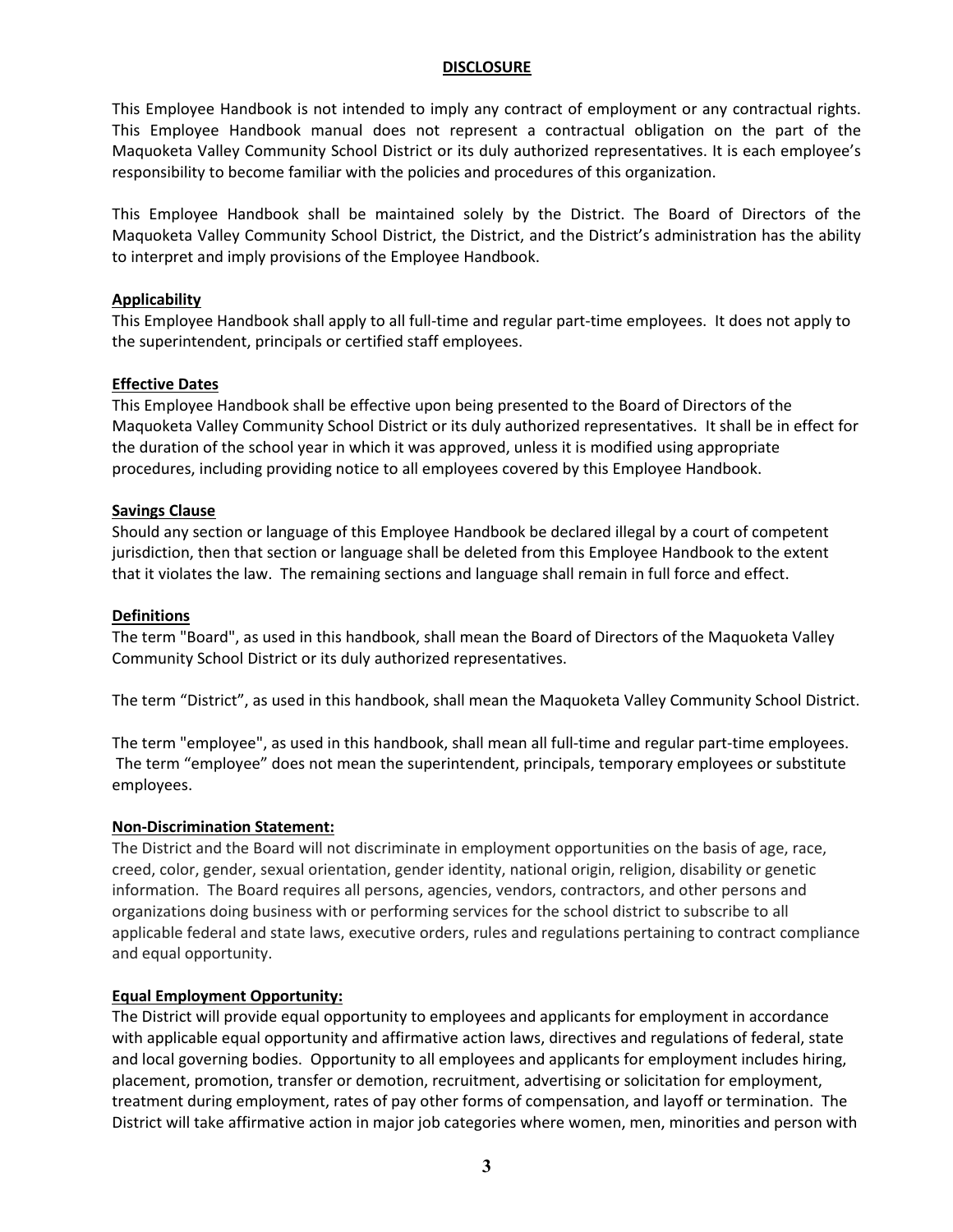disabilities are underrepresented. Employees will support and comply with the District's established equal employment opportunity and affirmative action policies.

# **ARTICLE I** *COMPENSATION*

- A. The non-certified salary schedule for each employee covered by the regular salary schedule is set forth in the Non-Certified Salary Schedule.
- B. Employees shall be granted an increment on the schedule hereinbefore referred to for each year of service to the Maquoketa Valley School District.
- C. Each employee shall be paid in twenty-four (24) installments on the fifteenth and last day of each month commencing on the 15<sup>th</sup> of September, second payment to be on or before September 30<sup>th</sup>. Compensation will be based on *only* the number of hours actually worked each week. Employees shall receive payment through direct deposit to their financial institution of choice. It is the employee's responsibility to provide to the Business Office all pertinent information for direct deposit.
- D. Only food service personnel will be compensated 1 free lunch per day.
- E. Classified employees who work twelve month's per year for at least 40 hours per week shall receive a single health insurance benefits.
- F. Classified employees who work 20 hours or more per week shall receive \$20,000 AD&D life insurance. (This does not include bus drivers)
- G. If an employee exceeds forty (40) hours for the week, said hourly employee will be compensation at time and  $\frac{1}{2}$  for each hour after forty (40).
- H. When a pay date falls on or during a school holiday, vacation or weekend, employees shall receive their pay checks on the last previous working day.
- I. Employees who are directed to use their own automobile in the conduct of the business of the Maquoketa Valley School District other than herein set forth, shall be reimbursed for travel between schools and travel at the direction of the Maquoketa Valley School District at the rate of forty-five cents (.45¢) per mile. Travel between Delhi and Hopkinton shall be calculated at 9 miles one way. Travel between Earlville and Delhi shall be calculated at 8 miles one way. Travel between Earlville and Hopkinton shall be calculated at 11 miles one way. These miles are based on the most direct route. Should a detour arise, employees will be compensated for additional miles.
- J. Classified employees shall have their salary or wages covered by both Social Security and IPERS.
- K. Each employee shall receive passes for school events for employee and a guest.

# **ARTICLE II** *EMPLOYEE WORK YEAR*

- A. The in-school contract year for non-certified hourly employees (paras, associates, food service), will be based on student contact days or less. The in-school contract year for non-certified hourly employees (building secretaries), will be at a minimum of 182 days. The in-school contract year for non-certified yearly employees will be based at a minimum of 240 days. Contract days may be adjusted during the current contract year due to extenuating circumstances.
- B. Classified, twelve-month employees who work 40 hours per week are entitled to two weeks vacation after completion of a full year of service. After the completion of ten years of service (120 months), twelve-month employees shall receive three weeks vacation.
- C. Classified twelve month employees receive eight paid holidays: New Year's Day, Memorial Day, July 4th, Labor Day, Friday after Thanksgiving, Thanksgiving Day, Christmas Eve Day and Christmas Day.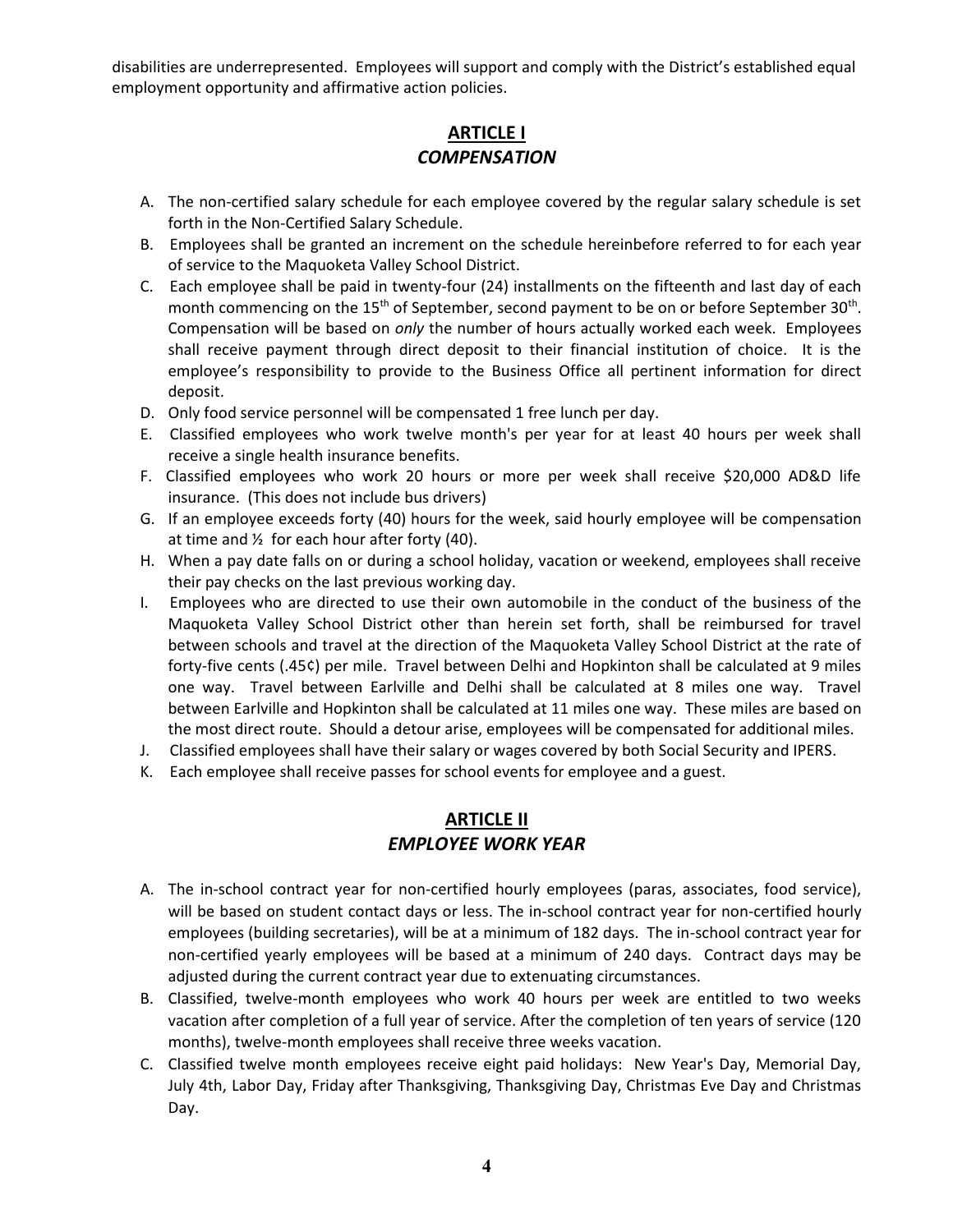# **ARTICLE III** *EMPLOYEE HOURS*

## **A. WORKDAY:**

- The work day shall be established by the building principal and the employee will be compensated based on *only* the number of actual hours worked per day. Employees will arrive in their assigned center based on the starting time established by the District at the beginning of the school year.
	- 1. Employees may be dismissed earlier or for the day at the discretion of the building principal if the associate is not needed for their assigned work period or if their assigned student(s) are not in attendance.
	- 2. During the workday the employee shall be in the school building except during lunch periods, excused by principal or when any duty shall require the leaving of the school building.

## **B. EXTRA DUTIES:**

- 1. For performing said extra duties, the employee will be paid \$9.00 per hour for each hour worked or increment thereof with a minimum payment of \$18.00 per event on said duties.
- 2. The term "extra duties" shall not include duties provided in the supplemental pay schedule, extended contracts, FFA activities or as otherwise provided in this agreement.

## **C. DUTY FREE LUNCH:**

- Employees shall be allowed up to a 25 (twenty-five) minute duty free lunch.
- Classified employees who are required to be on duty seven or more hours during the regular workday are entitled to thirty minutes paid lunch break.

# **ARTICLE IV** *LEAVES*

#### **PERSONAL ILLNESS:**

Classified employees shall be granted leave of absence for personal illness or injury with full pay as follows:

- 1. The first year of employment 10 days
- 2. The second year of employment 11 days
- 3. The third year of employment 12 days
- 4. The fourth year of employment 13 days
- 5. The fifth year of employment 14 days
- 6. The sixth year of employment 15 days

The above amounts shall apply only to consecutive years of employment with the employer. Unused sick leave shall be accumulated not to exceed the total of 120 days. The employer shall, in each instance, require such reasonable evidence as may be desired confirming the necessity of such leave of absence. The District may also request medical evidence that an employee is capable of performing duties when the administration has a serious concern of the individual's physical or mental health. If an employee takes sick leave the day before or after a holiday, or is absent three or more days, the employee will be required to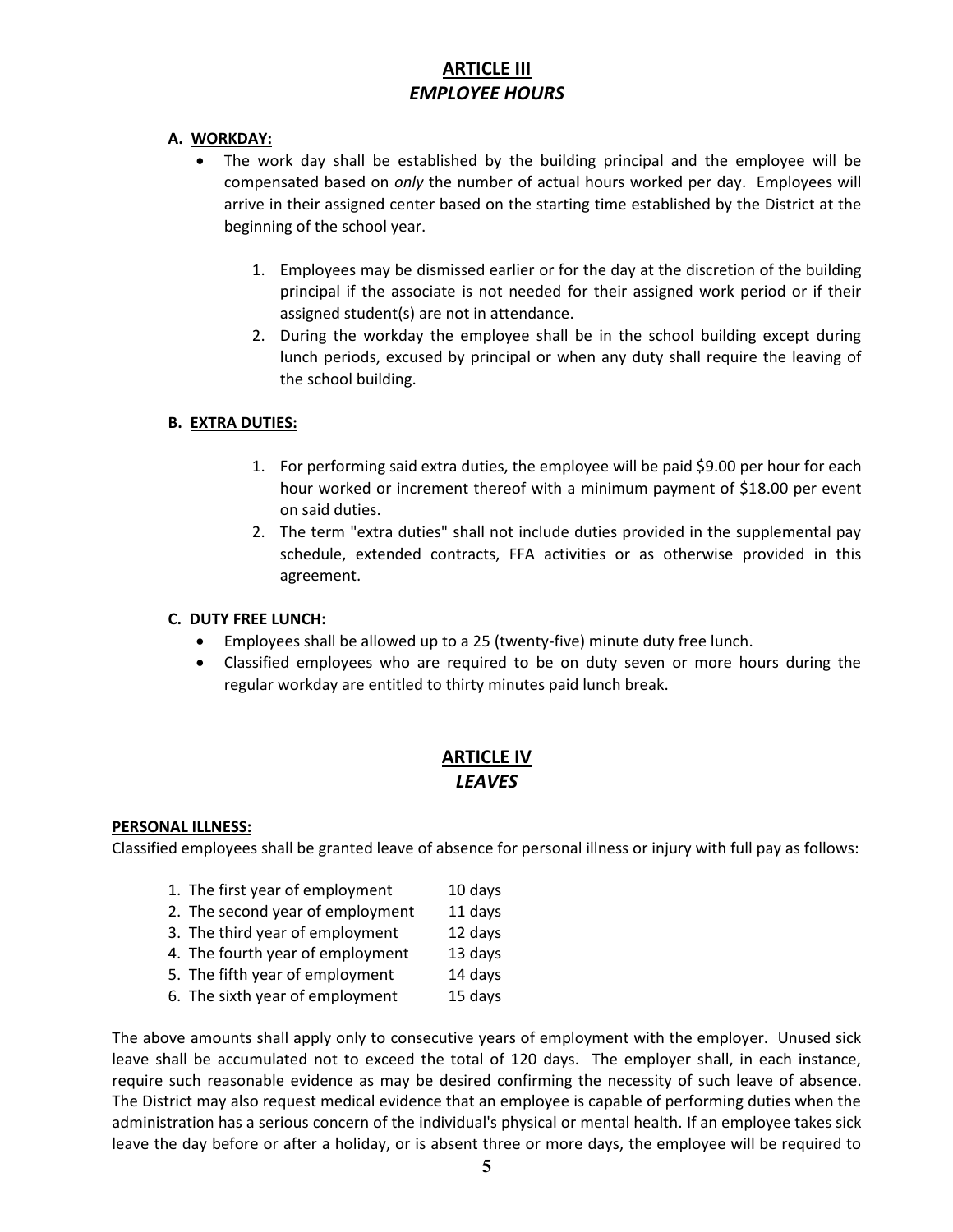provide written evidence from a doctor confirming the employee's need to take sick leave. If an employee is unable to provide written evidence for leave, the employee may be required to use personal leave in place of sick leave, take leave without pay, or face disciplinary actions by the employer. Medical appointments are considered  $\frac{1}{2}$  day appointments. Appointments that exceed  $\frac{1}{2}$  day, the additional half day will be considered personal leave. Prior to an employee scheduling multiple medical appointments for the same day that may require the employee to be gone longer than a  $\frac{1}{2}$  day, it is the responsibility of the employee to contact the superintendent to determine if a full day of sick leave may be granted. Due to extenuating circumstances, additonal sick leave may be granted at the discretion of the superintendent. Sick leave shall not be considered as accrued and shall not be payable to the employee upon termination.

A sick leave "day" for part-time classified employees shall be defined as equivalent in length to that of the employee's regular work day. By way of example, a classified employee who regularly works four hours per day would earn ten 4-hour "days" of sick leave during that year of employment with the district.

Each day is considered in units of two halves.

Ex. 1 - An employee reports for work and then has to leave due to illness.

- (a) Leaves after the workday begins but before 12:00 noon. Charge one-half sick leave.
- (b) Leaves at 12:00 noon Charge one-half day of sick leave.
- (c) Leaves after 1:00 p.m. Administrative discretion.

Ex. 2 - Does not report for work. Charge a full day of sick leave.

If an employee is eligible to receive Workers' Compensation benefits, his/her sick leave shall be reduced in proportion to the amount of payment received relative to his/her full pay. If the employee is informed of and elects to receive full pay, then a full day of sick leave shall be deducted for each day of absence.

Pregnancy and complications of pregnancy shall be treated as any other illness.

Each employee shall be granted ten (10) days each year for family illness leave for sickness or injury to employee's spouse, child or parent. Such leave shall be deducted from employee's personal sick leave.

#### **BEREAVEMENT:**

Classified employees may be granted a leave of absence at full pay for up to five school days to attend the funeral of a husband, wife, son, daughter, father, mother, mother-in-law, or father-in-law. This same group of classified employees may be granted a leave of absence at full pay for up to four school days to attend the funeral of a son-in-law, daughter-in-law, brother, brother-in-law, sister, sister-in-law, grandparents or grandchild. Classified employees may be granted one day of leave at full pay to attend the funeral of an aunt, uncle or other relative. In the case of a death in the immediate family, classified employees may be granted an additional bereavement leave without pay at the discretion of the Superintendent. However, said additional leave shall not exceed ten calendar days.

#### **PERSONAL LEAVE:**

Classified employees may receive two (2) paid personal leave day per year for business or personal purposes. Classified employees shall be allowed to take personal leave in half-day increments. Classified employees may elect to carry over 3 (three) personal days for use in the following year(s).

#### **EDUCATIONAL MEETINGS OR VISITING OTHER SCHOOLS:**

Attendance at educational meetings or visiting other schools shall be permitted without loss of compensation if such absences are approved by the principal and the superintendent. Approval by the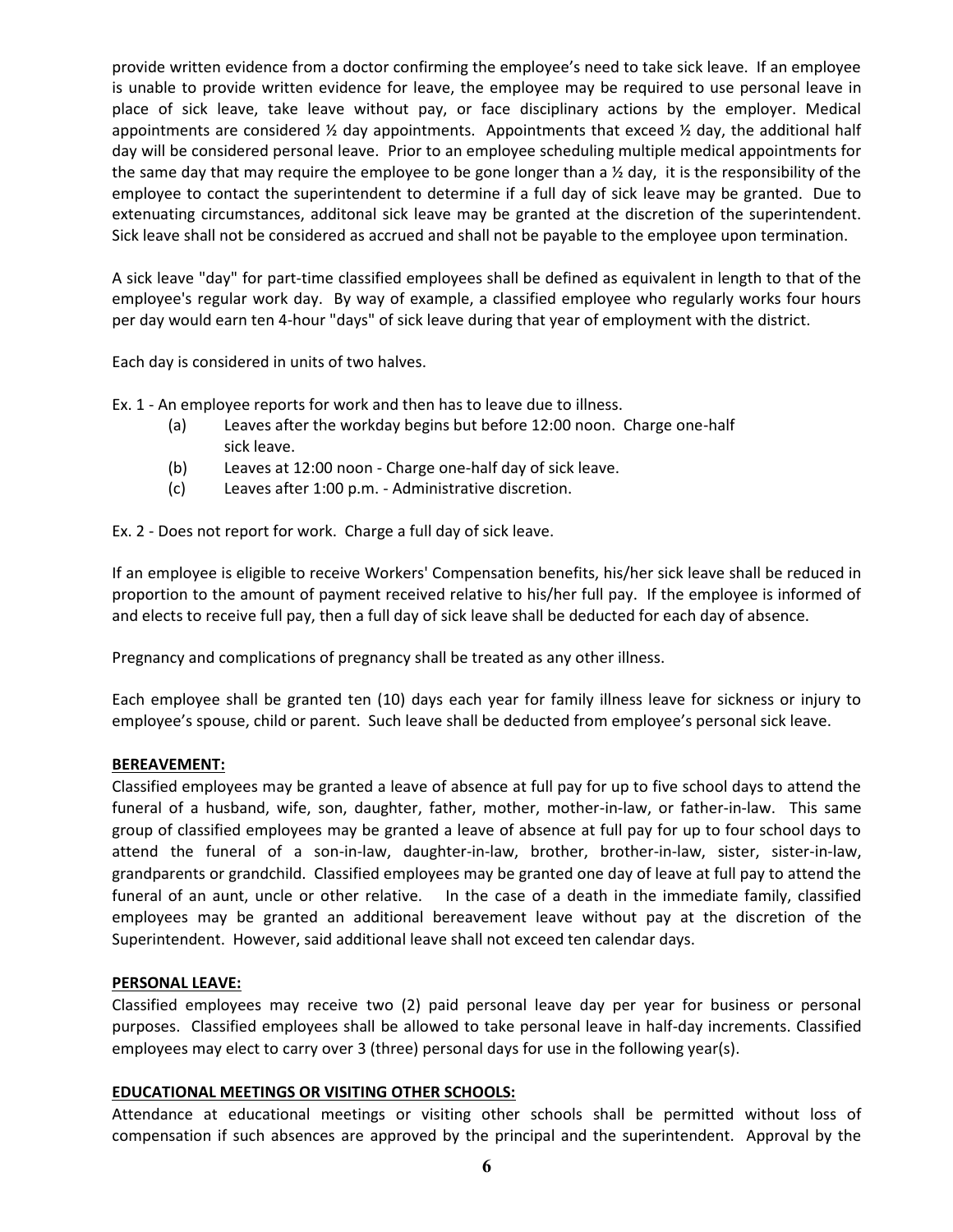principal and superintendent may include reimbursement for such expenses as approved by the principal and superintendent. Employees desiring to be absent to attend educational meetings or visit other schools shall request approval therefore by submitting a written request signed by the principal and filed in the business office at least one week prior to the first day of anticipated absence.

#### **ABSENCE WITHOUT PAY:**

Good Cause Leave: In situations where an employee has exhausted the appropriate paid leave otherwise available or in situations not covered by any paid leave in this Article, absence with pay, without pay, or with the employee's pay being deducted for the cost of a substitute may be authorized by the Superintendent for good cause. The granting or denial of this leave is not grievable under Article XIII.

## **PREGNANCY:**

Pregnancy will be treated as an illness and subject to sick leave.

The employee's physician will determine when the employee's physical condition is such that she should begin her sick leave. This notification will be submitted by the physician in writing to the Superintendent. The employee's physician will also determine when the employee's physical condition is such that she may return to work. This notification will be submitted by the physician in writing to the Superintendent. If any doubt exists, the Superintendent may contact the employee's physician directly. It is the responsibility of the employee to assure that proper notification, as outlined above, is on file in the Superintendent's office, as sick leave will not be granted until such notification from the physician has been received. The employee may only use sick leave for the time that they physician has deemed the employee must not work. The District will allow 6 consecutive weeks for materity leave for a normal delivery and up to 8 consecutive weeks for a cesarean unless physician deems conditions are such that additional time is needed. Any paid leave available begins the date of the birth of the child. Leave will be granted in accordance to FMLA regulation.

If the employee exhausts all of her accumulated and current sick leave, and has not been released by her doctor to return to work, the situation will be handled as leave without pay. The employee's pay will consequently be withheld on a per diem basis until she returns to work.

**FAMILY MEDICAL LEAVE:** Employees of the District are entitled to family medical leave to the same extent and subject to the same terms and conditions as set forth in the Family Medical Leave Act of 1993, Board policy, and the regulations implementing the Act.

No provision of the Act is diminished by the inclusion of this provision in this contract nor are any provisions of this contract diminished by the inclusion of this provision in the contract.

# **ARTICLE V** *INSURANCE*

- a) Classified employees who work twelve month's per year for at least 40 hours per week shall receive a single health insurance benefits.
- b) Classified employees may be eligible for group insurance benefits as determined by the board and required by law. The board will select the group insurance program and the insurance company, which will provide the program. Since the district employees less than an average of at least 50 full-time employees (including an equivalent for part-time employees), the district is not subject to the ACAs Employer Mandate.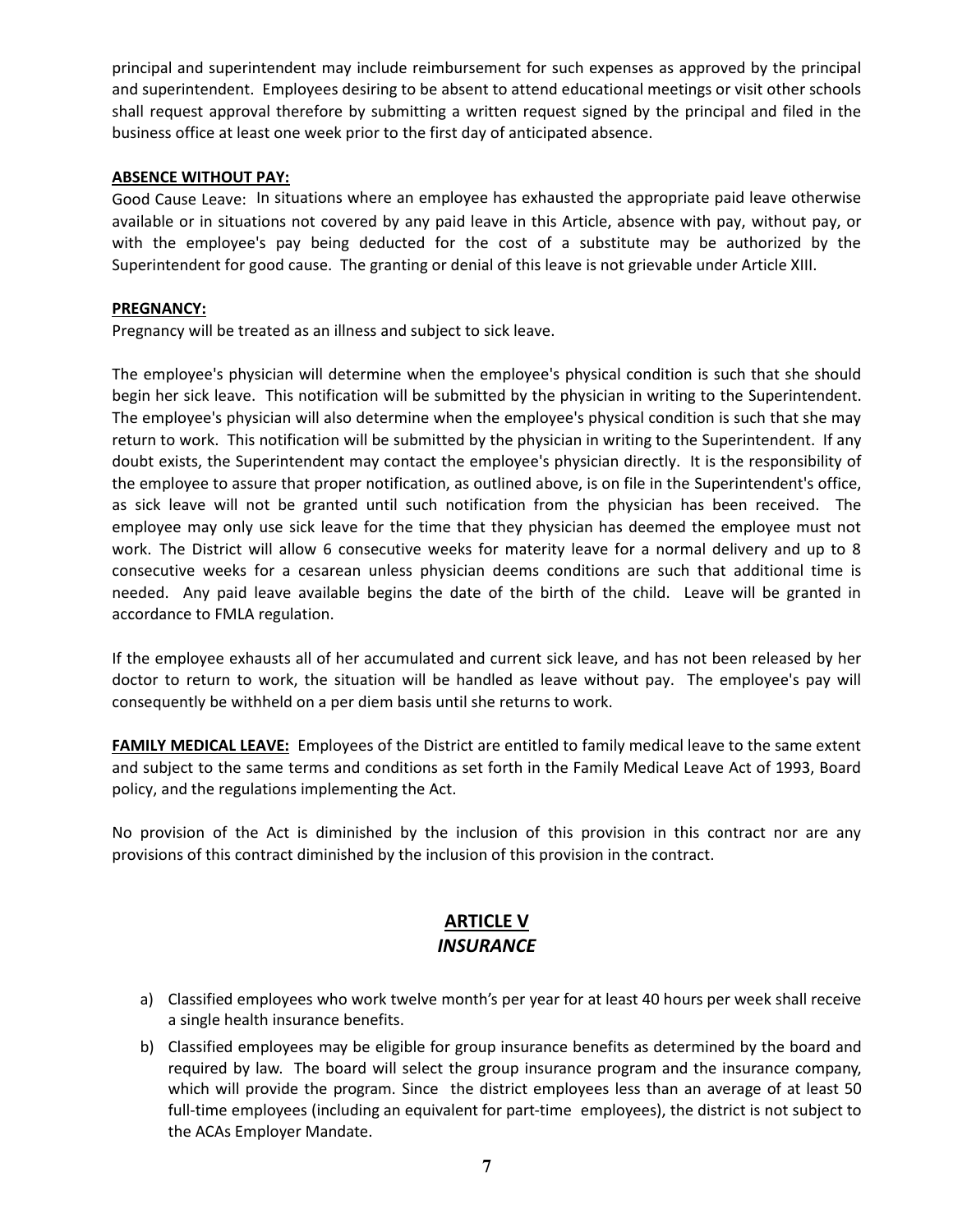- c) Classified employees who work a minimum of 20 hours per week are eligible to participate in the group health insurance plan. Regular part-time classified employees who wish to purchase insurance coverage may participate in group insurance programs by meeting the requirements of the insurer.
- d) This policy statement does not guarantee a certain level of benefits. The board will have the authority and right to change or eliminate group insurance programs for its classified employees
- e) Classifies employees who work at least 20 hours per week are eligible for dental insurance benefits at the employee's expense.
- f) Classified employees who work 20 hours or more per week shall receive \$20,000 AD&D life insurance. (This does not include bus drivers)
- g) Classified employee's who work 40 hours and are 12 month employees shall receive \$30,000 AD&D life insurance.
- h) Classified employee's who work 20 hours or more per week shall receive long-term disability insurance at the employee's expense. (This does not include bus drivers)

# **ARTICLE VI** *EVALUATION PROCEDURES*

## **A. EVALUATION PROCEDURES:**

- Classified employees who work twelve month's per year will be evaluated on an annual basis.
- Classified employees who has a supervisory role will be evaluated on an annual basis.
- Classified employees who work based on student contact time will be evaluated every other year of employment.

# **ARTICLE VII** *GRIEVANCE PROCEDURE*

All grievances arising under and during the term of this handbook shall be settled in accordance with the procedure hereinafter set forth.

**STEP I:** The aggrieved employee shall take up any grievance at the lowest level possible, usually with the employee's immediate supervisor, as soon as possible. They shall usually meet within 24 hours after such meeting is requested, except where that period includes a weekend, holiday or a scheduled school vacation period. The principal or immediate supervisor of the greiviant shall respond in writing back to the grievant a disposition of said grieviance within 5 days.

**Step II:** If the employee's immediate supervisor is unable to settle the grievance and the Grievant wishes to process the grievance further, the Grievant shall submit in writing the matter in dispute to the superintendent or his/her representative and the employee's immediate supervisor within five days after the receipt of said written notice. The superintendent or his/her representative shall give to the aggrieved employee(s) a disposition of said grievance in writing within ten days after the meeting held on the grievance in this step. The Superintendent's decision on the grievance is final.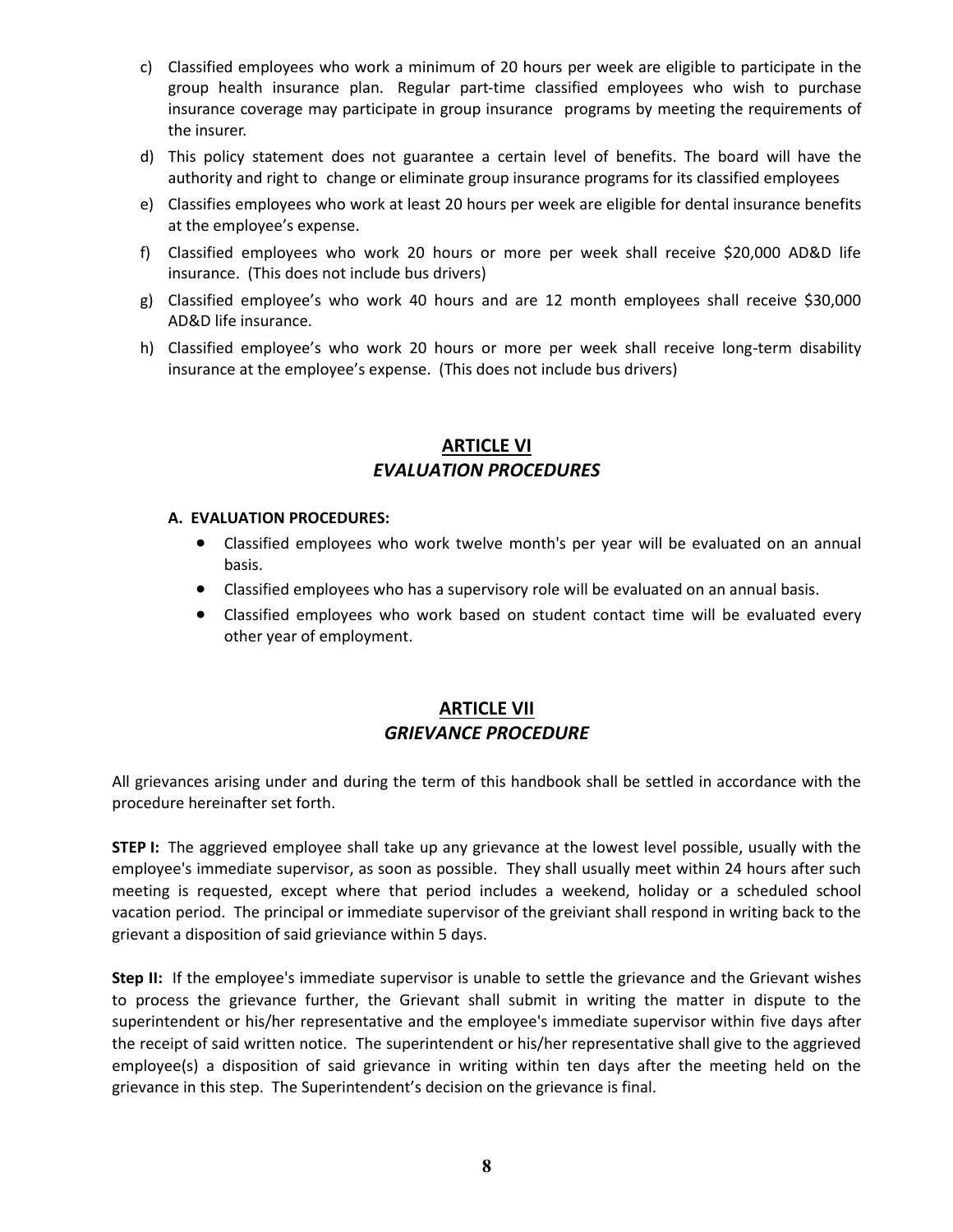# **ARTICLE VIII** *PERFORMANCE EXPECTATIONS*

- 1. Assist the Principal and faculty in establishing a positive academic climate.
- 2. Display a positive attitude that reflects courtesy, friendliness, and cooperativeness with staff, the students, and the stakeholders of the district. Does not publicly air grievance but discuss directly with immediate supervisor.
- 3. Understands and accepts that the position assigned may change throughout the year as needed.
- 4. Works well without supervision and takes initiative
- 5. Collaborates with teachers, at all times respecting confidentiality in all school matters.
- 6. Maintains a neat, clean and professional appearance.
- 7. Punctual for duty assignments.
- 8. Notifies immediate supervisor prior to departure, when necessary to leave classroom or building during paid hours.
- 9. Assists with personal care and personal hygiene support of students as delineated in the IEP.
- 10. Follow, support and enforce Wildcat Way expectations.
- 11. All other duties as assigned by assigned building principal.

## **ARTICLE IX** *PROFESSIONALISM*

All staff are expected to serve as positive ambassadors for the District and appropriate role models for students. It is vital that staff maintain professionalism in their interactions with students and the community. Failure to do so could put you in violation of existing District policy and at risk of disciplinary action.

#### **1. You are Always a School Employee**

The lines between public and private, personal and professional are sometimes blurred in the digital world. Even when you have a disclaimer or use a different username, you will always be considered to be a district employee. Whether it is clearly communicated or not, you will be publicly identified as working for and sometimes representing the school in what you do and say online, i.e. social media. Employees should represent the district values of respect, responsibility, integrity, citizenship, honesty and teamwork. Express your ideas and opinions in a respectful manner and consider carefully what you post through comments and photos.

#### **2. Respect Others and Ensure the Safety of Students**

Respect the privacy and the feelings of others and do not, under any circumstance, post offensive comments about students, colleagues, or the district in general. Negative comments about people may amount to cyber-bullying and could be deemed a disciplinary offense. You are responsible for what you post publicly.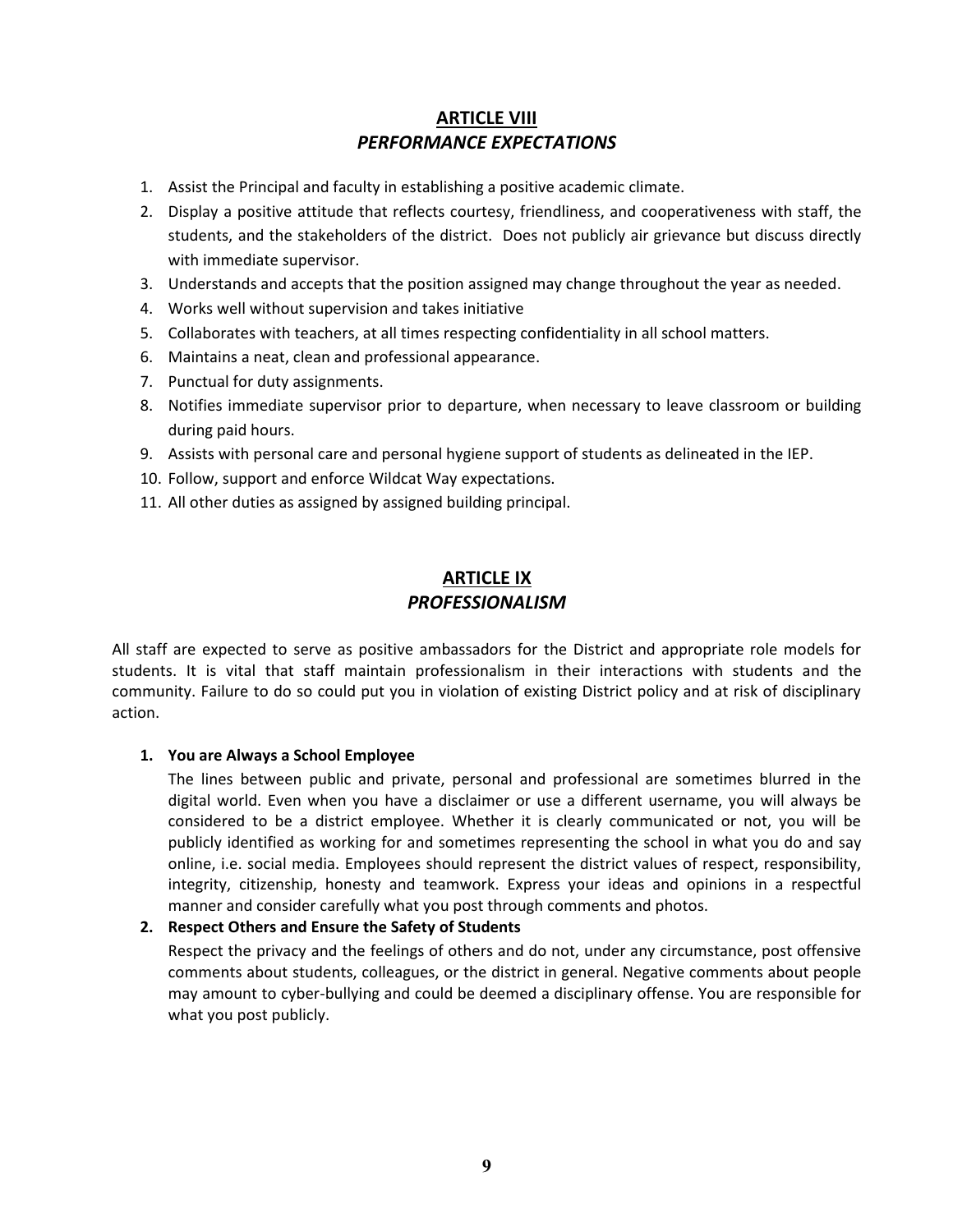# **ARTICLE X** *ETHICS*

A code of ethics defines and describes acceptable practices. This code examines the specific responsibilities of the classified employee as well as the relationships that must be maintained with students, parents, teachers, schools and the community. Classified employee must demonstrate honesty, loyalty, dependability, cooperation, accountability, and a willingness to learn.

## **1. Accepting Responsibilities:**

- a. Engage only in instructional and non-instructional activities for which you are qualified, trained or requested to do or that are delegated to you through the implementation of the IEP.
- b. Refer concerns expressed by parents, students or others to your supervising teachers and building principal.
- c. Recognize that the supervisor has the ultimate responsibility for instruction and management and follow the prescribed directions.
- d. Help to see that the best interests of the individual students are met.

## **2. Relationships with Students and Parents:**

- a. Discuss a child's progress, limitations and/or educational programing only with the supervising teacher in an appropriate setting or if invited to a student progress meeting.
- b. Express differences of opinions with your supervising teacher only when students are absent from the room.
- c. Discuss school problems and confidential matters only with appropriate personnel.
- d. Respect the dignity, privacy, and individuality of all students, parents and staff members.
- e. Be a positive role model.
- f. Do not engage in discriminatory practices based on a student's handicap, race, sex, cultural background or religion.
- g. Maintain professional working relationships with students and parents.

## **3. Relationships with Teachers:**

- a. Recognize the building administrator as your supervisor.
- b. Establish communication and a positive relationship with the teacher or teachers that you work with.
- c. When problems cannot be resolved, utilize the school district's complaint/grievance procedures.
- d. Discuss concerns about the teacher or teaching methods directly with the teacher(s). Do not undermine the teacher(s) or their programs through gossip or side bar discussions.

## 4. **Relationships with the School:**

- a. Engage in behavior management strategies that are consistent with standards established by the school district.
- b. Accept responsibility for improving your skills.
- c. Know and follow school policies and procedures. If unsure please ask your teacher or school administration.
- d. Represent the school in a positive manner at all times.